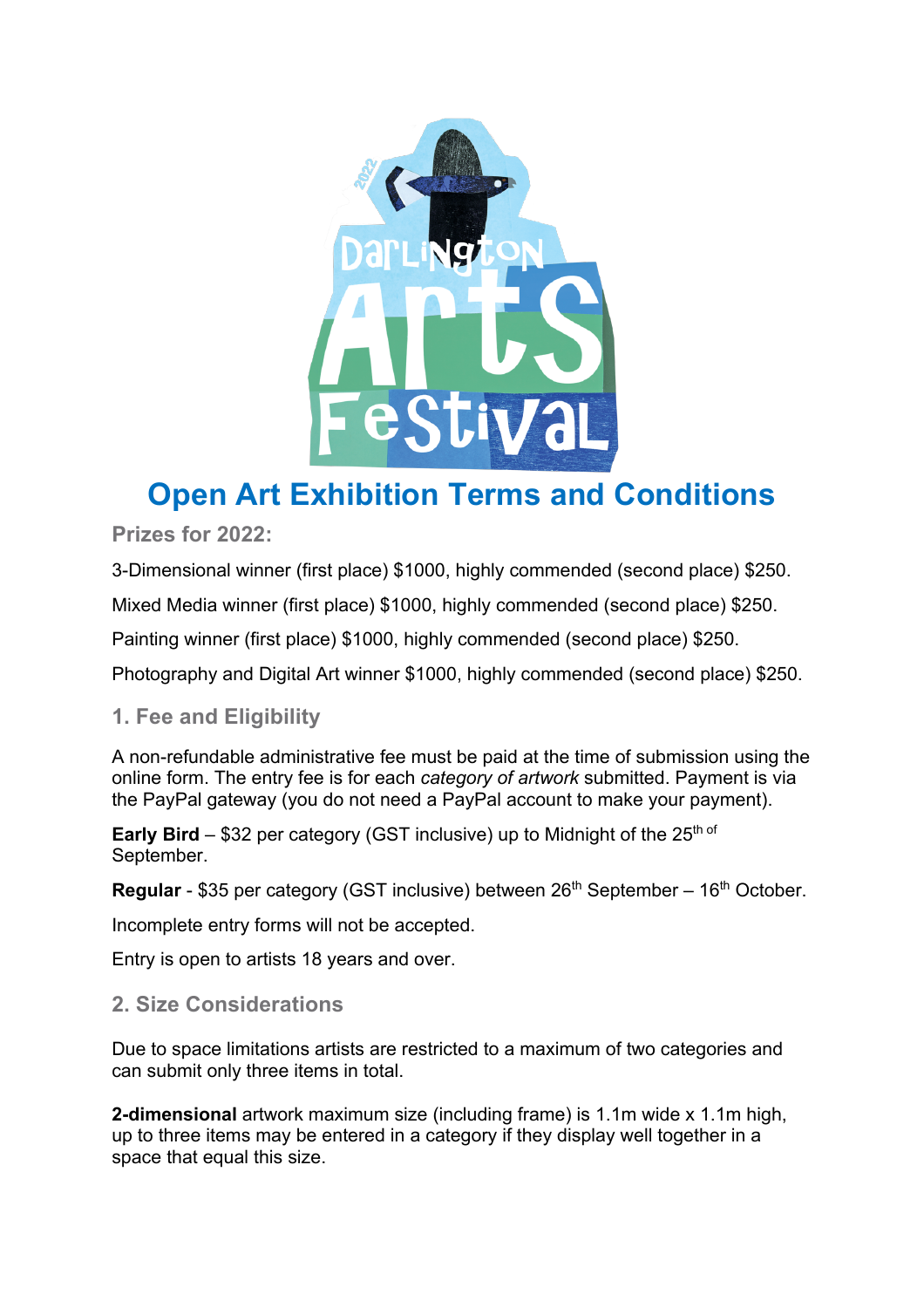**3-dimensional** artwork up to three pieces of 3D art may be entered if they display well together on our 60cm x 60cm plinths.

\*Please Note: Due to the high number of two-dimensional entries, we receive, large pieces can only be accommodated on very limited wall space and therefore may not be displayed. Inclusion is to be at the discretion of the Curator. The weight of work needs to be safe and manageable for our volunteers and curators to handle.

# **3. Entry Deadline**

Entries close 5pm on the 16<sup>th</sup> of October 2022. Under no circumstances will late entries be accepted.

#### **4. Sales**

All work submitted must be for sale. A commission of 25% will be deducted from your recommended retail price of all work sold. Recommended retail or exhibition price must include frame, commission and GST.

## **5. Identification**

All work must be clearly labelled on the back or base with your name, address, telephone number, title of the work, medium and sale price. The Recommended sale price must be inclusive of commission, frame and GST (if applicable). Labels are attached to the form below.

## **6. Originality**

All artworks must be recent, original work of the artist and not previously exhibited in the Shire of Mundaring. The Artist warrants that the Artwork is the Artist's original work and does not, to the best of the Artist's knowledge, infringe the copyright or moral rights of any third party.

## **7. GST**

If you are **NOT** registered for GST**:**

Quote an all-inclusive sale price for your artwork Exclusive of GST.

#### If you **ARE** registered for GST:

Quote an all-inclusive sale price for your artwork INCLUSIVE of GST.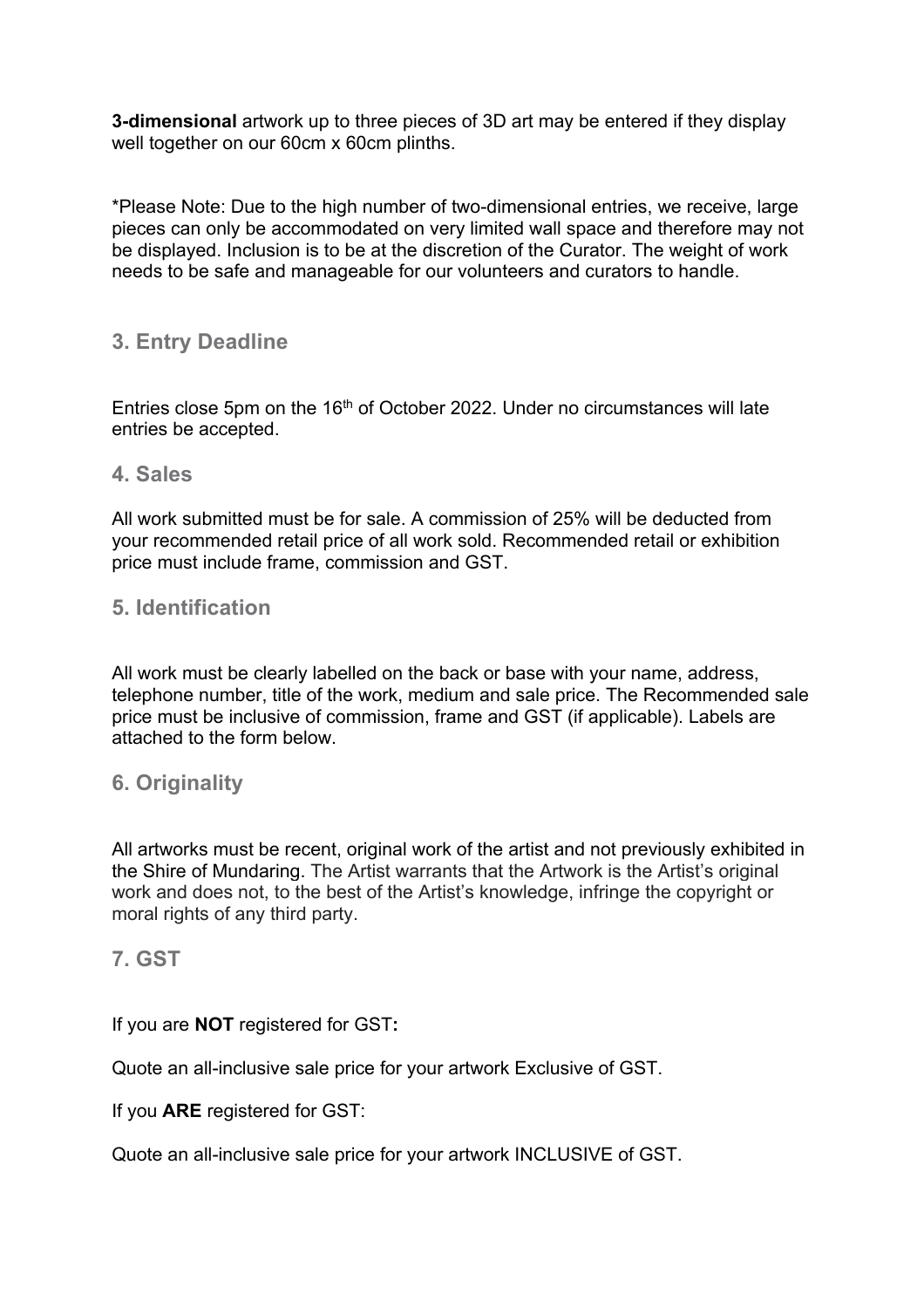We will retain a 25% commission on all art pieces sold and supply you with the correct paperwork relating to the sale of the artwork and the commission retained.

You will also need to provide us with your **ABN** in your application. If you do **NOT**  have an ABN, you must provide us with a completed and signed Statement by Supplier Form (you will find this form on the website under these terms and conditions).

## **8. Bump In**

All artwork is to be submitted between 2pm and 7pm at the Darlington Hall on **Monday 31st October 2022.** You must deliver art, check your work in and sign off on the title, description and price.

## **LATE SUBMISSIONS WILL NOT BE ACCEPTED**

All work to be hung must be fitted with secure, concealed hanging devices (D rings are preferred) and must be finished, stable and dry. Three dimensional pieces must also come with adequate support for display on the Darlington Arts Festival plinths. **All work must be clearly identified as specified in section 5 Identification.** 

## **9. Selection**

Due to the increasingly high standard and volume of work received, our space is limited. Selection and positioning will be by a qualified curator who will make the final decision on which works are to be exhibited and shall reserve the right to reject any entry.

Any significant changes to the artwork after selection must be reported to the Curator or Coordinator immediately.

#### **All works selected for exhibition must remain on show for the duration of the Exhibition.**

## **10. Judging**

The judges' decision is final, no correspondence will be entered into. The judges may, at their discretion, vary the categories or decide not to make an award. The prize winners will announce at the official opening night on Thursday the 3rd of November.

## **11. Insurance**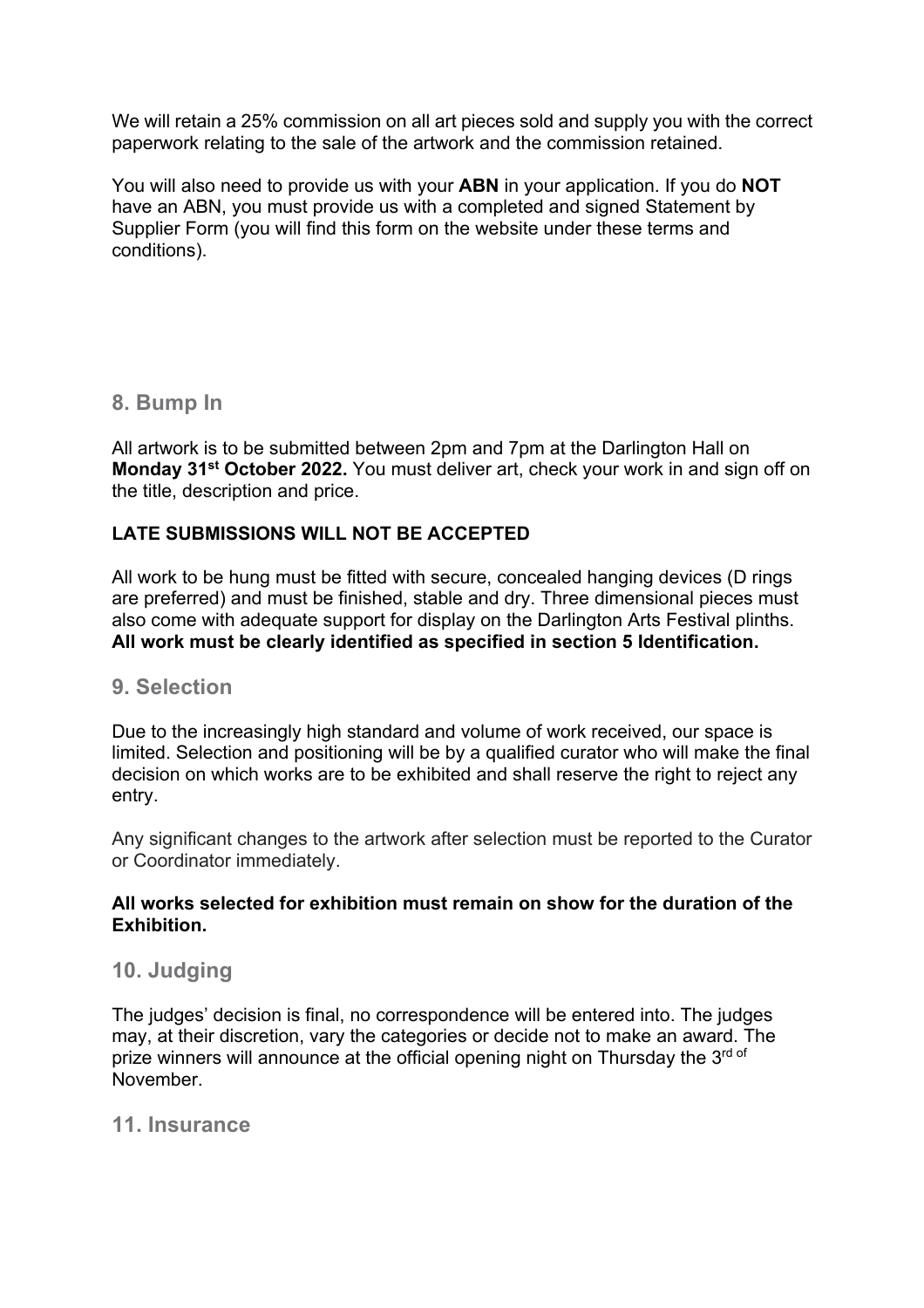Twenty-four-hour security will be provided, and all necessary care taken, however no liability is accepted for any loss or damage during transit or at the exhibition. Additional insurance is the artist's responsibility and will be at the artist's expense.

# **12. Copyright**

All entrants shall permit Darlington Arts Festival to photograph and reproduce any submitted artworks for the purpose of promoting the festival only, in any forms of conventional media. Original artist will be acknowledged.

# **13. Collection**

Artists will be contacted by a committee representative if their artwork has sold during the festival weekend.

All unsold works must be collected between **5pm and 6pm, Sunday 6th November** or between **9am – 12pm Monday the 7th of November only.** 

Artists who do not collect their artwork in the allotted time will be charged a fee of 25% of the sale price as a late fee. Agents collecting work on behalf of the artist must have the exhibitor's signed authorisation and a specimen signature.

A receipt must be signed for all works retrieved.

#### **14. Payment**

Payment from any sale will be forwarded to the artist approximately one month after the festival.

## **15. Artists Shop**

- In 2022 to add value to artists we are continuing with our exclusive Artists shop in the Lesser Hall.
- Only artists that enter the Open Art or Sculpture on the Scarp exhibitions are eligible to supply their own artworks for sale within the DAF Art Shop.
- There is no entry fee for the Art Shop
- Artists should plan for a shelf or floor space of approximately 45 x 45 cm
- Shop items will not be eligible for judging or prizes
- All items must be delivered to the Darlington Hall between 2pm and 7pm on Monday 31<sup>st</sup> of October.
- At the time of delivery, a full inventory is to be provided on A4 paper to include artists name, item name, quantity of each item, description, price and image of item.
- Shop would suit originals, prints, photographs, small 3-dimensional pieces, clothing and other merchandisable products.
- Items will be subject to the same Open Art and Sculpture on the Scarp sales conditions outlined in the relevant terms and conditions.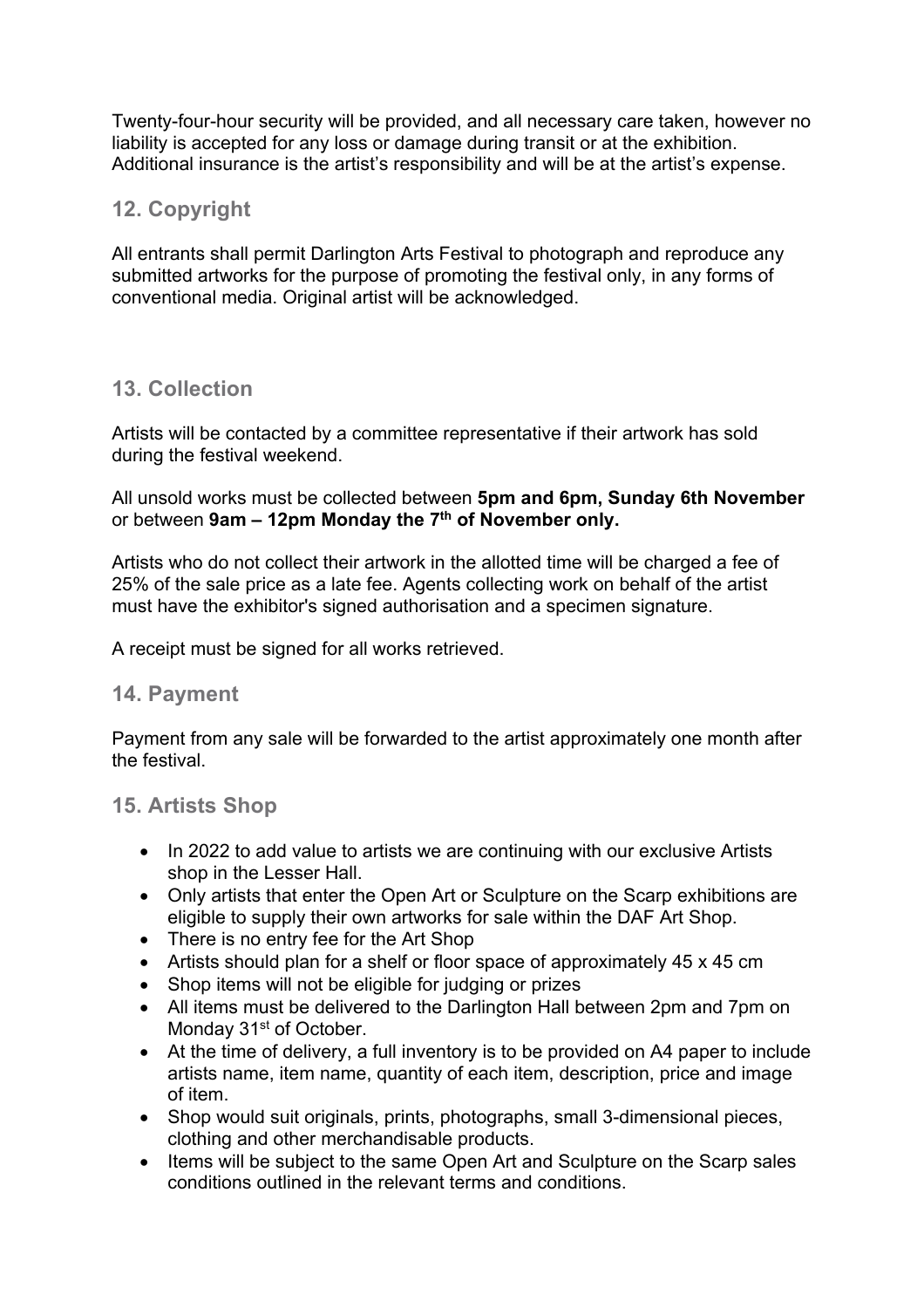- Items in the shop will be available for patrons to purchase and take away during the festival.
- Items will be displayed in a way that makes the best use of available space.
- Some items may be stored separately until space is available for them to be displayed
- While every effort will be made to display all items for sale, this will be subject to available space and at the discretion of the shop volunteers.
- Items for sale must be the artists own and the artist warrants that the Artwork is the Artist's original work and does not to the best of the Artist's knowledge infringe the copyright or moral rights of any third party.
- Items must be clearly labelled with artist's full name, title and artwork price as per the template attached below.
- Although 24-hour security is provided, and the shop will be staffed during opening hours, items will be provided at the artist's own risk.

# **16. Covid**

The committee will make every effort to put on the festival in full. However, it may become necessary to reduce the scope of the event or restrict the numbers of visitors both indoors and outdoors depending on the guidelines given by government. Once artwork is received, the festival will endeavour to display and promote the artwork online and look at alternative ways to sell works within mandated restrictions, such as via inviting previous buyers to view privately, or allowing in visitors in restricted numbers.

## **17. Labels**

**See attached shop and exhibition labels suggested layout and minimum required details.** You may add more information for further promotion of your business.

If you have any questions, please contact the **Open Art Exhibition Coordinator at** 

#### **openEx@darlingtonartsfestival.com**

#### **Shop Labels**

| <b>Artist's Full Name</b> |  |
|---------------------------|--|
| <b>Title of Artwork</b>   |  |
| Type of Artwork           |  |
| RRP (sale price)          |  |